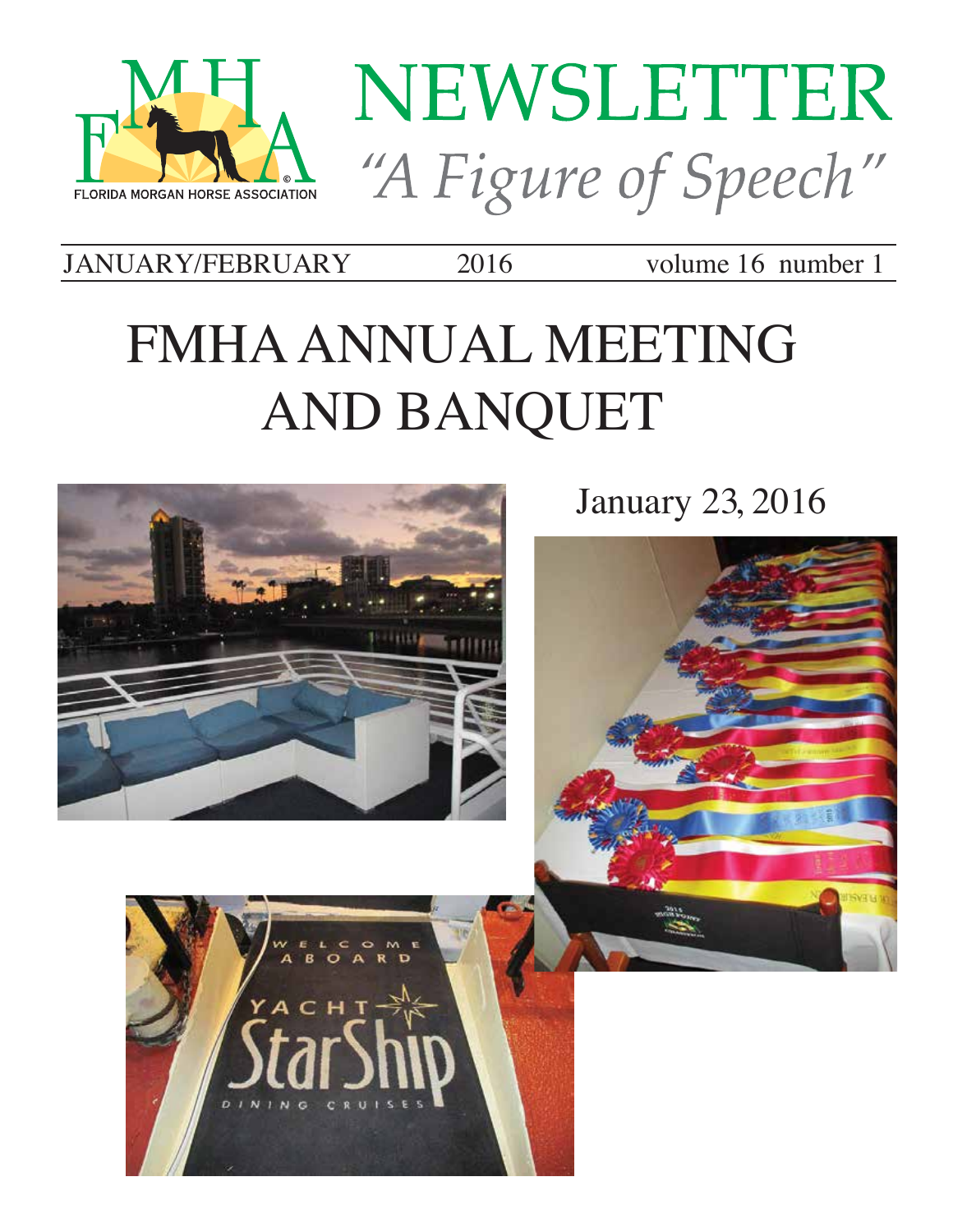## FLORIDA MORGAN HORSE ASSOCIATION

*President* TariLyn Stoeber Anderson 12324 Egret Harbor Way Cortez, FL 34215 407-744-4327 shezavixen2@yahoo.com

*Vice President - Central* Tami Johnson ..............314-750-1379

*Secretary* Kris Cole.....................941-737-7492

*Treasurer* Margaret Karrh............352-339-2824 mmkarrh@windstream.net

*AMHA Region 4 Director*

| Sally Ann Lyle352-401-0252         |
|------------------------------------|
| sal4art@embarqmail.com             |
| Nina Spencer352-591-0910           |
| ninaespencer@aol.com               |
| Diane Tanguay ________813-949-7509 |
| $ds$ stella@aol.com                |
| Rick Davis__________727-421-2387   |
| rndhorsetrainer@verizon.net        |
| *Janice Scotto813 409-5272         |
| janice.scotto@yahoo.com            |
| *Valerie Seimer813-926-1978        |
| geoval2@verizon.net                |
| *Glenn Winograd813-852-2171        |
| ahorseor2@msn.com                  |
| *Tom Johnson 772--812-9729         |
| $tomi772@$ aol.com                 |
| *Alicia Davis352-472-6727          |
| raindropfarm@aol.com               |

#### OFFICERS DIRECTORS CHAIRMEN & COORDINATORS

*Citrus Cup Chair* Alicia Davis...............352-472-6727 raindropfarm@aol.com

*High Point Coordinator* Diane Tanguay 813-949-7509 813-777-4408 dsstella@aol.com

*Membership Coordinator* Ann Smith..................352-351-1082 asmith8889@embarqmail.com

*Newsletter Editor* Sally Ann Lyle............352-401-0252 artist@sallylyle.com

*Summer's End Show Chair* Glenn Winograd.........813-852-2171 ahorseor2@msn.com

*Web Site Coordinator* Tami Johnson.............314-750-1397 tami@masterworks.net

*Tropical Trotters* Kris Cole....................941-737-7492

\*-term ends 2016

#### FMHA WEB SITE: www.fmha.net

**Newsletter Issue mailed: 1st of the month February, April, June, August, October, December** Ads/Copy must be recieved **10** days **before** issue mailing. Send copy and payment to Newsletter editor. Make checks payable to FMHA NEWSLETTER ADVERTISING RATES

Business Card ad ( 1 year)...............\$35 Full page, per issue..........................\$50 Half Page, per issue.........\$35 non-member, per word/per issue.....\$0.20

#### FMHA MEMBERSHIP APPLICATION

|                    |                       |                                                   | Phone (home) cell work as a fax |  |
|--------------------|-----------------------|---------------------------------------------------|---------------------------------|--|
|                    |                       |                                                   | checks payable to FMHA          |  |
| Individual - $$25$ | Family or Farm - \$35 | Mail to: Ann Smith PO Box 1477, Anthony, Fl 32617 |                                 |  |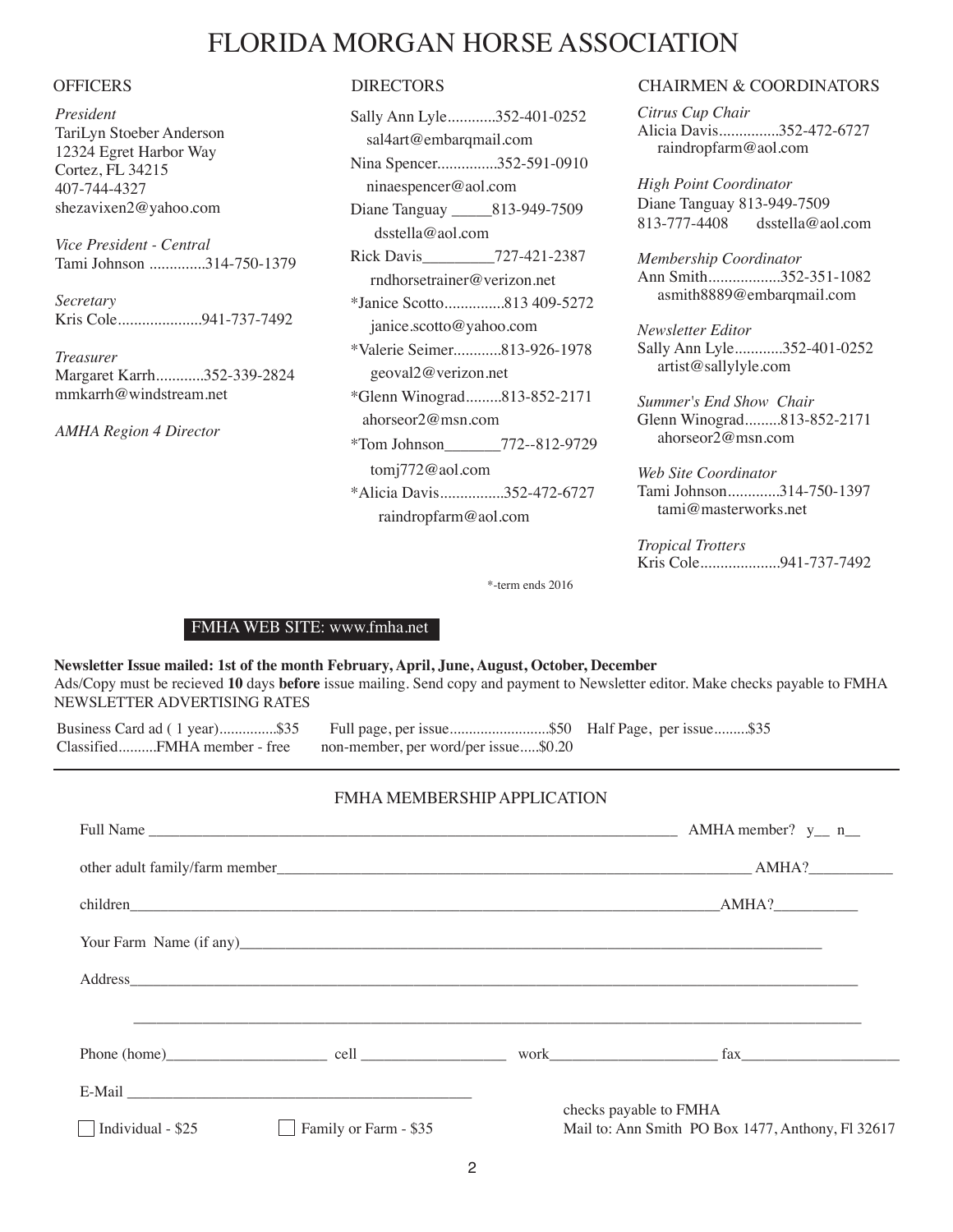#### FMHA ANNUAL MEETING AND AWARDS BANQUET

In spite of chilly, blustery weather outside, the indoor decks of the cruise ship were warm and cozy. Just as the sun was setting, the ship got underway and the meeting was called to order. After the meeting was wrapped up, we were treated to a delicious buffet dinner. Presentation of the High Point Awards followed, along with the silent auction and raffle. That still left time for listening to the DJ, dancing and visiting while the ship returned to the dock. Many thanks to Glenn Winograd for his hard work in arranging this fun event.

#### FMHA ANNUAL MEETING MINUTES January 23, 2016

#### 6:35 Meeting called to order

#### Officers Introduced

Minutes read by Tarilyn Anderson from June meeting. It was moved and 2<sup>nd</sup> to approve. Motion carried.

Minutes read by Tarilyn Anderson from September meeting. It was moved and 2<sup>nd</sup> to approve. Motion carried.

Treasurer report was read with a balance of approximately  $$48,000.00$  It was moved and  $2^{nd}$  to accept and approve the 2015 report. Motion carried.

Alicia Davis reported on Citrus Cup. She reported that 2015 Citrus Cup made a profit despite being down on entries. She announced that Canterbury is under new management. Chris Bickford will be the judge for regular performance and Dedra Lovelace will be Dressage judge. A Morgan equitation over fences will be added for 2016. Carriage division will be moved to Thursday due to judging requirements. There will also be the addition of the Senior Horse class as requested by Rebecca Waters.

Glenn Winograd reported on Summers End. He reported that 2015 show made a profit. He also announced that Summers End will NOT be moving for the 2016 show. The new horse park will not be able to complete the improvements needed in order to hold show there.

Diane reported on High Point Awards. There were 23 awards for 2015. Jubilee horse show has been added to the high point shows. Discussion was held to have a year end overall high point amateur and Jr. exhibitor. These points would be cumulative. Diane reminded membership that there are high points for open shows, dressage, and carriage and to be sure to report your placings to Diane if you want to be considered. New high point rules are on line.

Kris Cole and Caitlyn Ferkile reported on the Tropical Trotters Youth Club Kris Cole announced that group is up and running and that next meeting is at Rick Davis Stables on Jan 31 where they would also have a judges point of view clinic by Rick. Kris asked for people to become testers for the Horsemastership program. Cheri Barber said she would and Tom Johnson said he would (by phone conversation) as well.

Tami Johnson reported on her scholarship program taken from the IEA program.

Tarilyn Anderson went over the list of people for 2016 officer nominations. She then called for nominations from the floor. Glenn Winograd moved to close the floor and accept officers as read. Betty Gray 2<sup>nd</sup>. Motion carried. Glenn Winograd moved to adjourn meeting, Anne Winograd 2<sup>nd</sup>, motion carried. *Submitted by Kris Cole, Secretary*





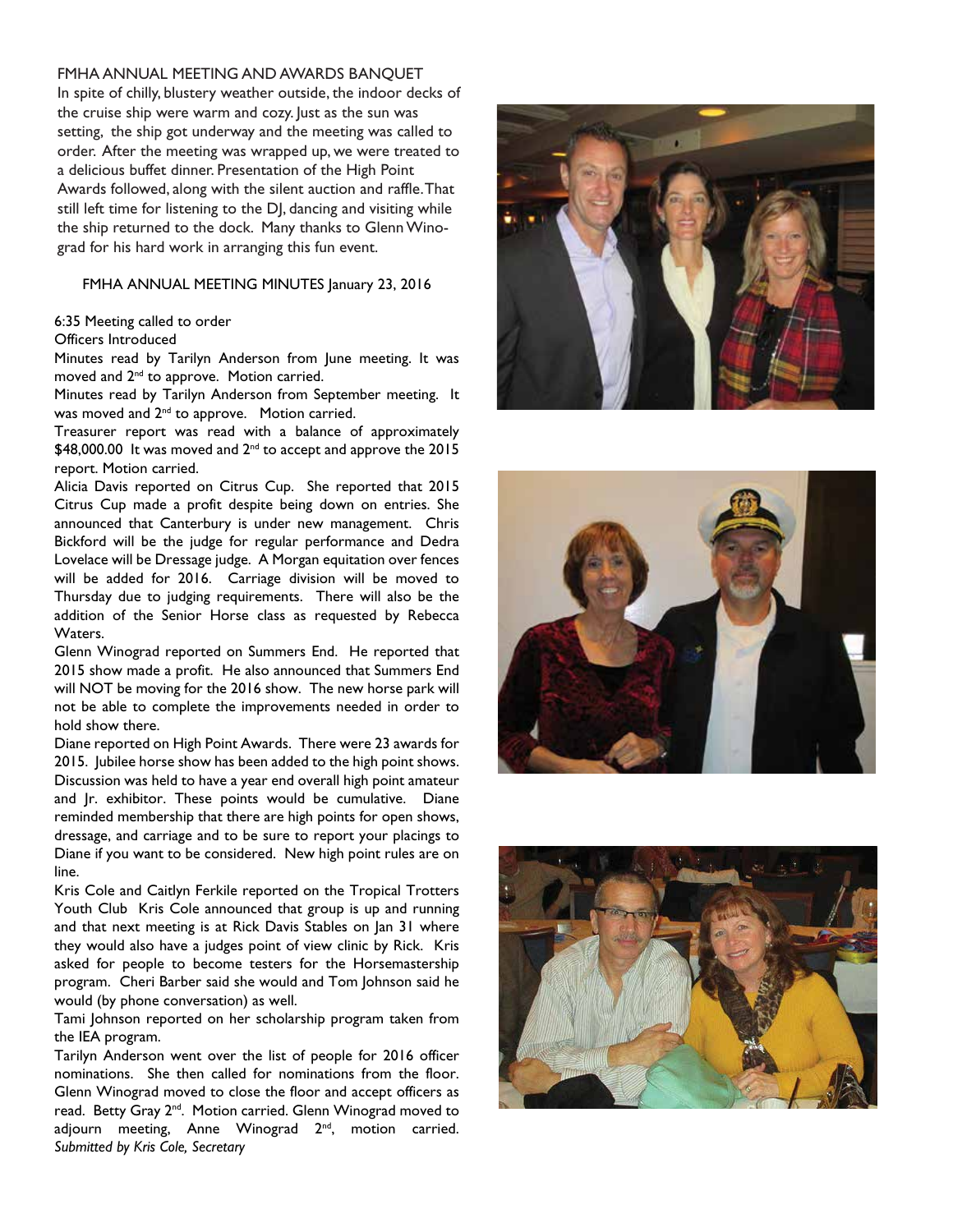

# 2016 CITRUS CUP REGIONAL SPONSORSHIP FORM

Our 2016 show marks the 40th anniversary of the Citrus Cup which will be held April 6-9th at Canterbury Showplace in Newberry, Florida. Your generosity helps to make this a truly special and unique event. Thank you for your support – without it we would not exist.

- \_\_\_\_\_\_ \$50 Regular Class Sponsor
- \_\_\_\_\_\_ \$100 Stake/Non-Money Championship Sponsor
- \_\_\_\_\_\_ \$200 for \$100 Championship Sponsor, includes ½ pg B&W Horizontal Program Ad
- \_\_\_\_\_\_ \$300 for \$200 Championship Sponsor, includes full Page B&W Program Ad
- \_\_\_\_\_\_ \$300 Wed. or Thurs. Morning Session Sponsor, includes ½ page B&W Program Ad
- and Center Ring Banner (you must provide banner 2x3' or less)
- \_\_\_\_\_\_ \$400 Fri. or Sat. Morning, or Wed. or Thurs. Evening Session Sponsor, includes
- \_\_\_\_\_\_ 1 full pg B&W Ad and Center Ring Banner(you must provide banner 2x3' or less)
- \_\_\_\_\_\_ \$500 Fri. or Sat. Evening Session Sponsor, includes 1 full pg inside Color Program Ad and Center Ring Banner (you must provide banner 2x3' or less)

## Program Ads

- \$50 Business Card
- \_\_\_\_\_\_ \$100 ½ pg B&W Horizontal Only
- \_\_\_\_\_\_ \$150 Full pg B&W
- \_\_\_\_\_\_ \$200 Full Page inside color ad
- \_\_\_\_\_\_ \$300 Full Page Color Inside Front or Back Cover

Please list the class or session you wish to sponsor – subject to availability:

| Sponsorship Pledge \$                                                                            |  |                                                                    |                                                                                       |  |
|--------------------------------------------------------------------------------------------------|--|--------------------------------------------------------------------|---------------------------------------------------------------------------------------|--|
|                                                                                                  |  |                                                                    |                                                                                       |  |
|                                                                                                  |  |                                                                    |                                                                                       |  |
|                                                                                                  |  |                                                                    |                                                                                       |  |
|                                                                                                  |  |                                                                    |                                                                                       |  |
|                                                                                                  |  |                                                                    |                                                                                       |  |
|                                                                                                  |  | PAYMENT: _____ Check Enclosed ______ Bill My Show Account          |                                                                                       |  |
|                                                                                                  |  |                                                                    | Credit Card _______ Visa __________ MasterCard ______ Discover _____ American Express |  |
|                                                                                                  |  |                                                                    |                                                                                       |  |
|                                                                                                  |  |                                                                    |                                                                                       |  |
| You may also make your sponsorship payment using the secure link at www.FMHA.net                 |  |                                                                    |                                                                                       |  |
|                                                                                                  |  |                                                                    |                                                                                       |  |
|                                                                                                  |  | Please return completed form to Citrus Cup Sponsorship to:         |                                                                                       |  |
| Alicia B. Davis, 28031 W Newberry Rd., Newberry Fl 32669; 352 -472-6727; alicia@raindropfarm.com |  |                                                                    |                                                                                       |  |
|                                                                                                  |  | All ads must be copy ready and emailed or mailed to Margaret Karrh |                                                                                       |  |
|                                                                                                  |  |                                                                    |                                                                                       |  |

*MUST BE RECEIVED BY MONDAY, MARCH 21st for the program. Absolutely no exceptions!*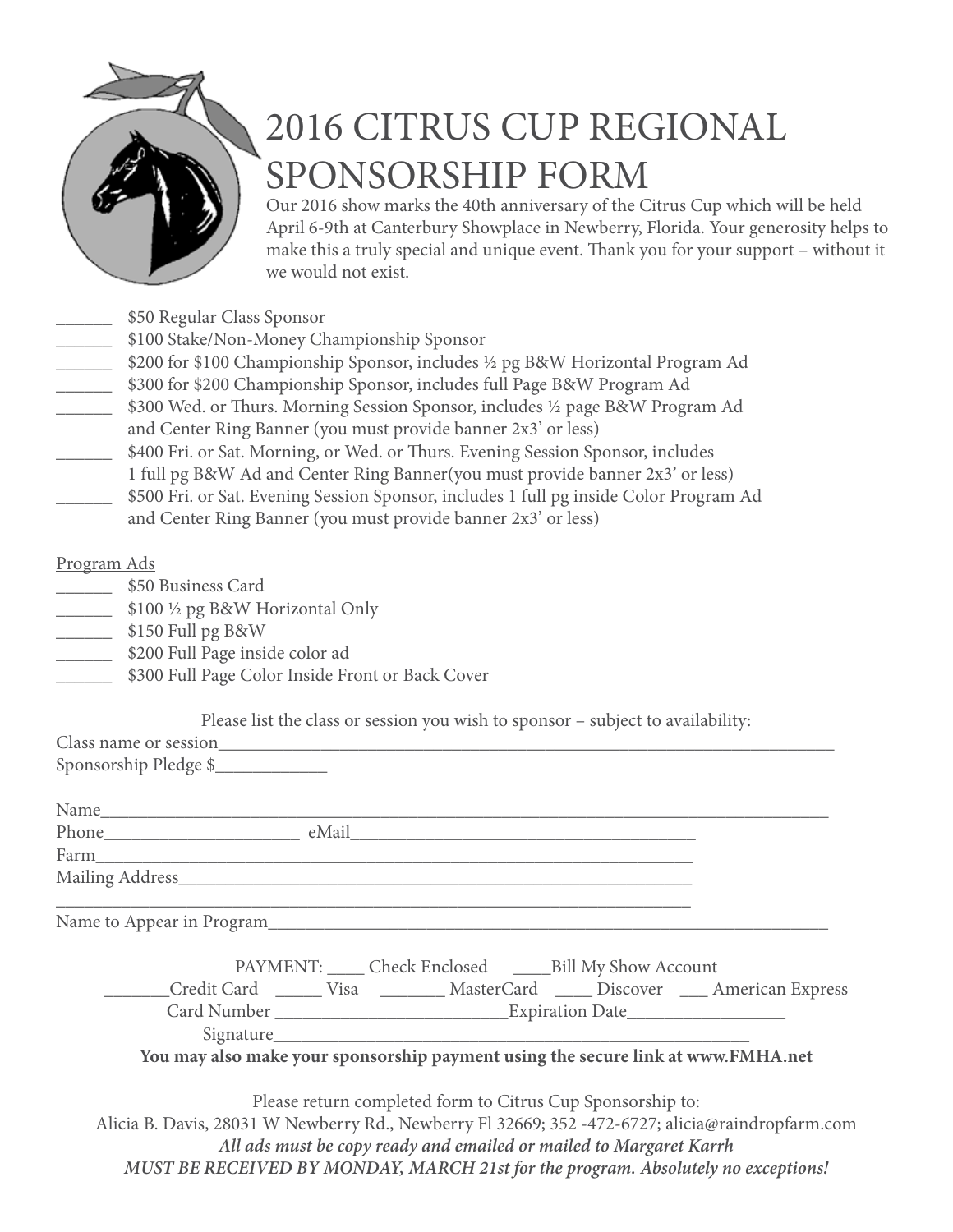2015 HIGH POINT YEAR END POINTS OPEN HUNTER PLEASURE Still The Same/ Alexandra Popper Thk Wild Adonis/ Mary Jean Bonfilli AMATEUR HUNTER PLEASURE All Hail To The Chief/ Rebecca Watters JR. EXHIBITOR HUNTER PLEASURE Still The Same/ Alexandra Popper Stone Pine Dana/ Sarah Cannan OPEN WETSERN PLEASURE Pop The Cork/ Tarilyn Anderson Be My Hunk O Spunk/ Anton & Barbara Nesse AMATEURE WESTERN PLESURE Be My Hunk O Spunk/Anton & Barbara Nesse Better Be Good To Me/ Sally Ann Lyle WESTERN PLEASURE JR. EXHIBITOR RWF Titletown/ Janice Scotto 25 CLASSIC PLEASURE JR. EXHIBITOR JW Call Me Sweetheart/ Rick Davis CLASSIC PLEASURE DRIVING CBMFf Open And Shut/Anton & Barbara Nesse Gradells Center Of Action/ Becky Wacholz ENGLISH PLEASURE OPEN QVM Rocket Man/ Ann Smith UNM Millenium's Mojo/ Sarah Cahill ENGLISH PLEASURE AMATEUR UNM Millenium's Mojo / Sarah Cahill ENGLISH PLEASURE JR. EXHIBITOR QVM Rocket Man/ Ann Smith MEM Show N Tell/caitlin Ferkile PLEASURE DRIVING OPEN Gradells Ring My Bell/ Jerome & Shirley Modell PARK SADDLE Lua Cheia/ Mckenzie Wunderle WALK TROT PLEASURE Dragonsmeade Vivace/ Glenn&ann Winograd Primera Remington/ Sandy Ferrara WALK TROT EQUITATION Rachael Winograd SADDLE SEAT EQUITATION Kate Ramsower Caitlin Ferkile HUNT SEAT EQUITATION Caitlin Frkile Alexandra Popper CARRIAGE DRIVING Mlb The Ingenue/ Cara Felder Mischief Squared/ Ann&glenn Winograd DRESSAGE Springtown Barney/ Ann Smith Triagn Tianna Bay/ Linda Roman EXCEPTIONAL CHALLENGE Springtown Barney/ Ann Smith Jax Untouchable/ Beverly Skovgaard HIGH POINT AMATEUR Barbara Nesse









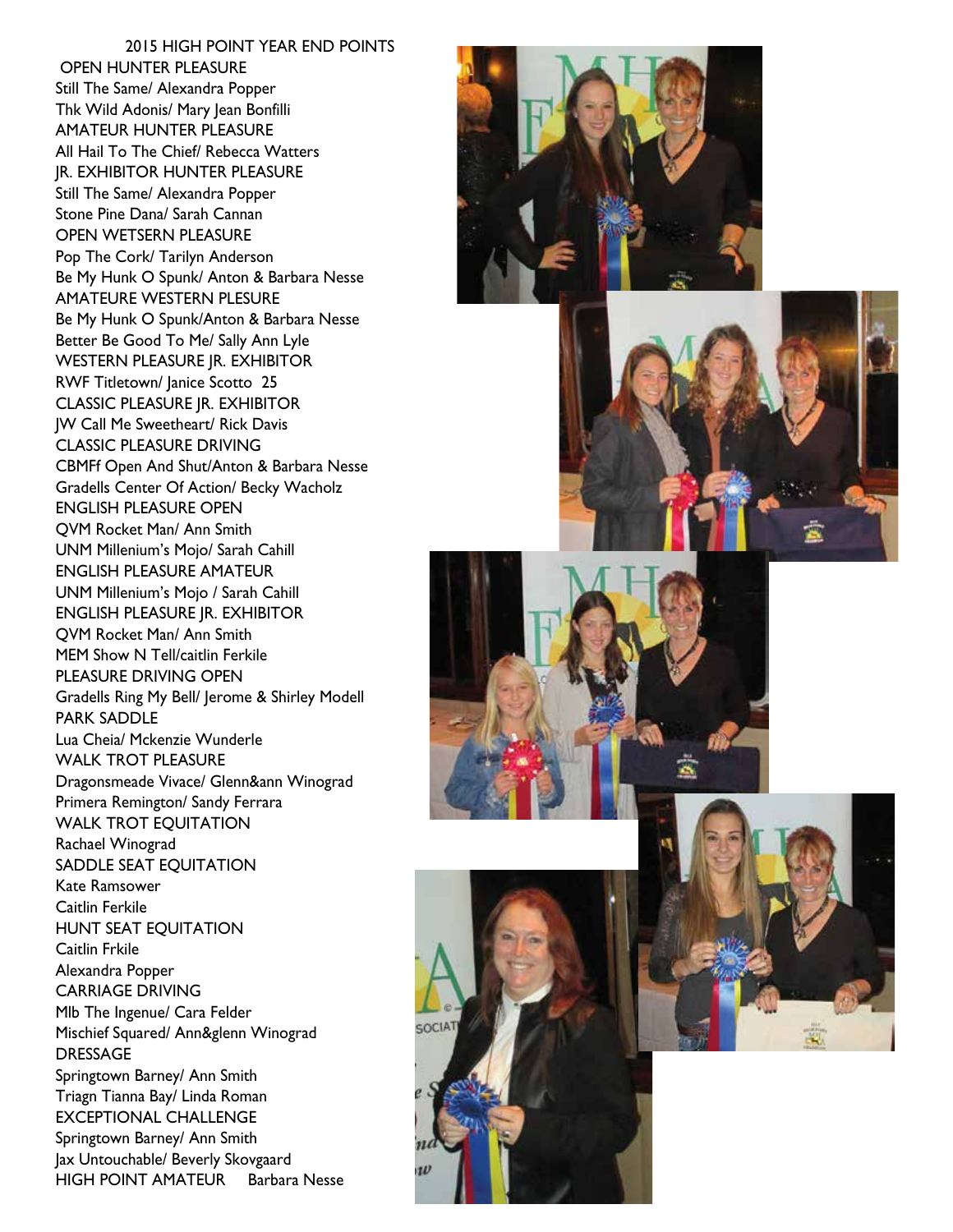#### LIVE OAK CDE SET FOR FEB 25-28

The annual CDE and jumping event will take place at an earlier date this year. Beside the outstanding horse competition, the famous Budweiser Clydesdales will perform. The cross country portion of the CDE will be on Saturday, the 27th. For more information check the website liveoakinternational.com

The National Alliance on Mental Illness, the nations largest mental health education and support organization, is sponsoring a 5K run at Live Oak. The RUN WITH CHAMPIONS will be held Sunday, February 28,2016. Prizes will be awarded to the Top 3 Male and Female winners. All participants will receive a ticket into the Live Oak International Combined Driving and Show Jumping event that immediately follows the 5k. All proceeds go to NAMI which will be used for Florida residents.

#### MORGANS IN THE NEWS

The Morgan breed earned several top honors at the recently announced year-end awards for the North American Trail Ride Conference (NATRC).

Windstorm Sienna and Wayne Tolbert are the 2015 Horse Hall of Fame inductee. This team has racked up many NATRC championships through the years and has been a great breed representative.

Silver Valley Tate has earned the Grand Champion High-Average Horse honors with 98.653%. Tate was also the Competitive Pleasure National Champion for Region 6 and placed fifth in the Overall Competitive Pleasure Horse Championship.

NKR April's Jewel is being honored for the 2,000 High-Mileage Award, and Terradocs Oconee Belle for 1,000. And Morgan rider Sallie Kudra is honored as a 6,000-mile rider. USEF Honor

One special Morgan athlete was recognized for her excellence in 2015 during the USEF's Year-End Awards Gala. In a year that witnessed equestrian athletes excel, PVF Peace of Mind reached the pinnacle of her sport and for her achievement was named International Horse of the Year.

PVF Peace Of Mind, the charismatic eight-year-old Morgan mare, reached unbelievable heights in 2015 and has proven to be unbeatable with owner Suzy Stafford. In the carriage, in an astonishing feat of competitive excellence, "Hunny" won in each of her three FEI combined driving events this year



#### NEW USEF RULES FOR 2016

New regulations for the 2016 season include the changes below. Complete rules can be found on the USEF website

 Owners (lessees), exhibitors, and trainers of horses participating at Federation licensed competitions in all Morgan sections must be current members in good standing with the American Morgan Horse Association, Inc., or an organization having registry reciprocity (or pay a non-member fee. Set fees shall be payable to AMHA.) An original or a copy of the membership card must be provided to the competition unless the competition, at their discretion, confirms membership electronically with one of these organizations. Lessees are considered owners in connection with this membership requirement. In the event of an entry under multiple ownerships, only one owner need be a member. Exceptions: Exhibitors in Leadline and/or Walk-Trot classes are exempt from this membership requirement. Additionally, a parent/guardian when only signing an entry blank for a minor is not required to be a member or pay a non-member fee.

Shoe weight requirement eliminated for Classic (no other division has any weight limit, toe length limits for the different divisions remain in effect)

Medal classes: Any rider who competes in a class of 2 or more and wins and receives the medal is no longer eligible to compete in Medal classes in that seat for the remainder of the qualifying year.

AOTS: horses are not to be presented, prepared, groomed, instructed or schooled with the aid of a professional after the horse arrives at the competition

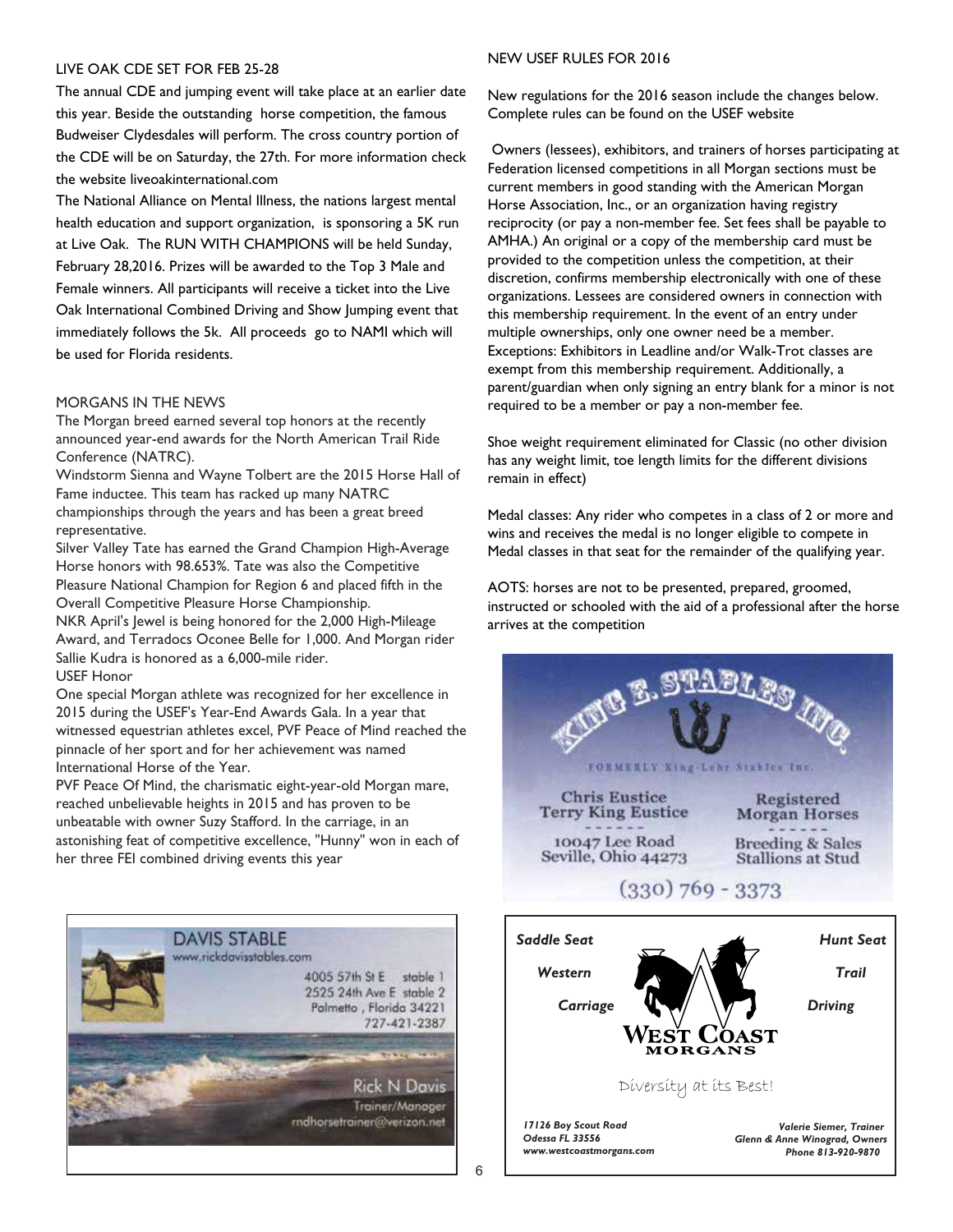